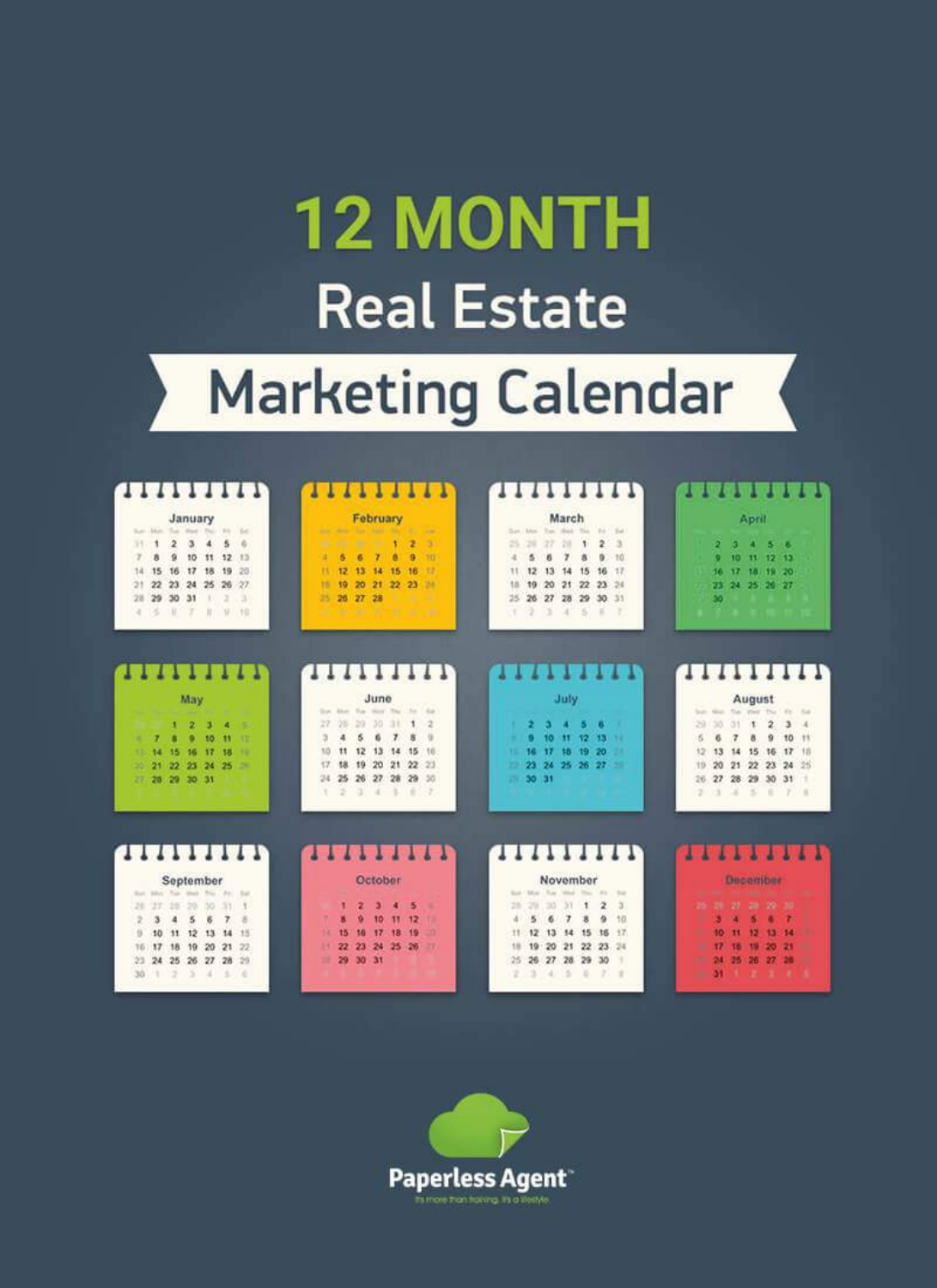The year can go by quickly and when it comes to an end, do you reflect on the past 12 months, looking at your marketing strategies and wonder how you seemed to accomplish less than you expected?

Perhaps cultivating relationships with your clients didn't turn out as well as you hoped, or the plan of action you thought would bring some success didn't gain the desired results and now you look to create new campaigns for the upcoming year in the hopes of stimulating your business.

Professional campaigns are in demand, but designing and maintaining a consistent stream of those is a lot of work, and requires a lot of creativity and time, and seems like a daunting task to those who are already struggling to find those leads and sales, that is why we are giving away our 12 most successful marketing campaigns ideas for you to use.

As with all successful marketing campaigns, the following campaign themes have multiple components that allow them to resonate with the audience across a number of channels. These channels include:

- A blog post to publish online
- A PDF Report for the email newsletter
- A phone/voicemail script to use when following up about the newsletter
- A social media post and images for you to share the campaign on Facebook, LinkedIn, Instagram and Pinterest.

So when going through the following campaigns or when coming up with your own be sure to map each one out with all the different channels in mind.

### **Digital Campaign Map**

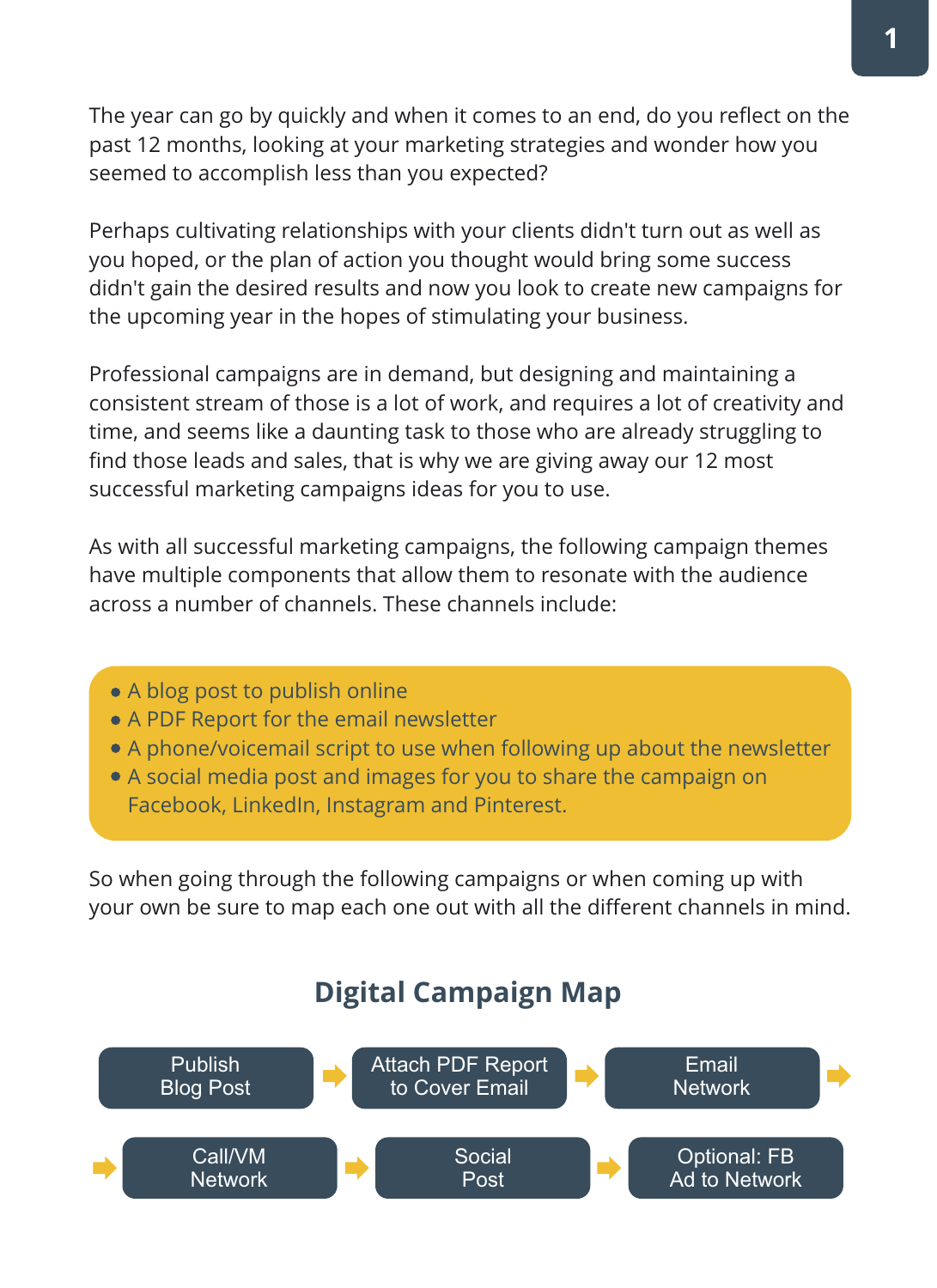### **OVERVIEW**

#### January - Real Estate this New Year: What to Expect



This campaign is a great way to start off the year, giving your clients and network and overview of the housing market from the year past, but also looks ahead to what is expected for the coming months. This can get your clients thinking about taking advantage of the market and selling their home. It provides a list of things for your clients to start doing if they are considering a move, and while the report itself is Nationwide, the CTA will have them calling you for more details!

#### February – 5 Reasons to Sell Before The Selling Season Picks Up



This campaign lists all the reasons that listing now would be of greater benefit to them than waiting until the market is flooded in the selling season, and the steps they can begin taking now to prepare to list their home. If January's campaign got the ball rolling in your client's mind about the possibility of moving, this campaign builds on that and nudges them even further into making the decision.

#### March – The Compound Effect: Building Your Household's Wealth



Informing your clients of ways to make their home work for them in more ways than simply being a roof and four walls and how it can provide them with some financial freedoms with certainly get your clients attention. Homeowners are always looking for ways to live a little more comfortably, and your knowledge of these matters will be the proof in the pudding that you are the agent that looks out for them and their interests.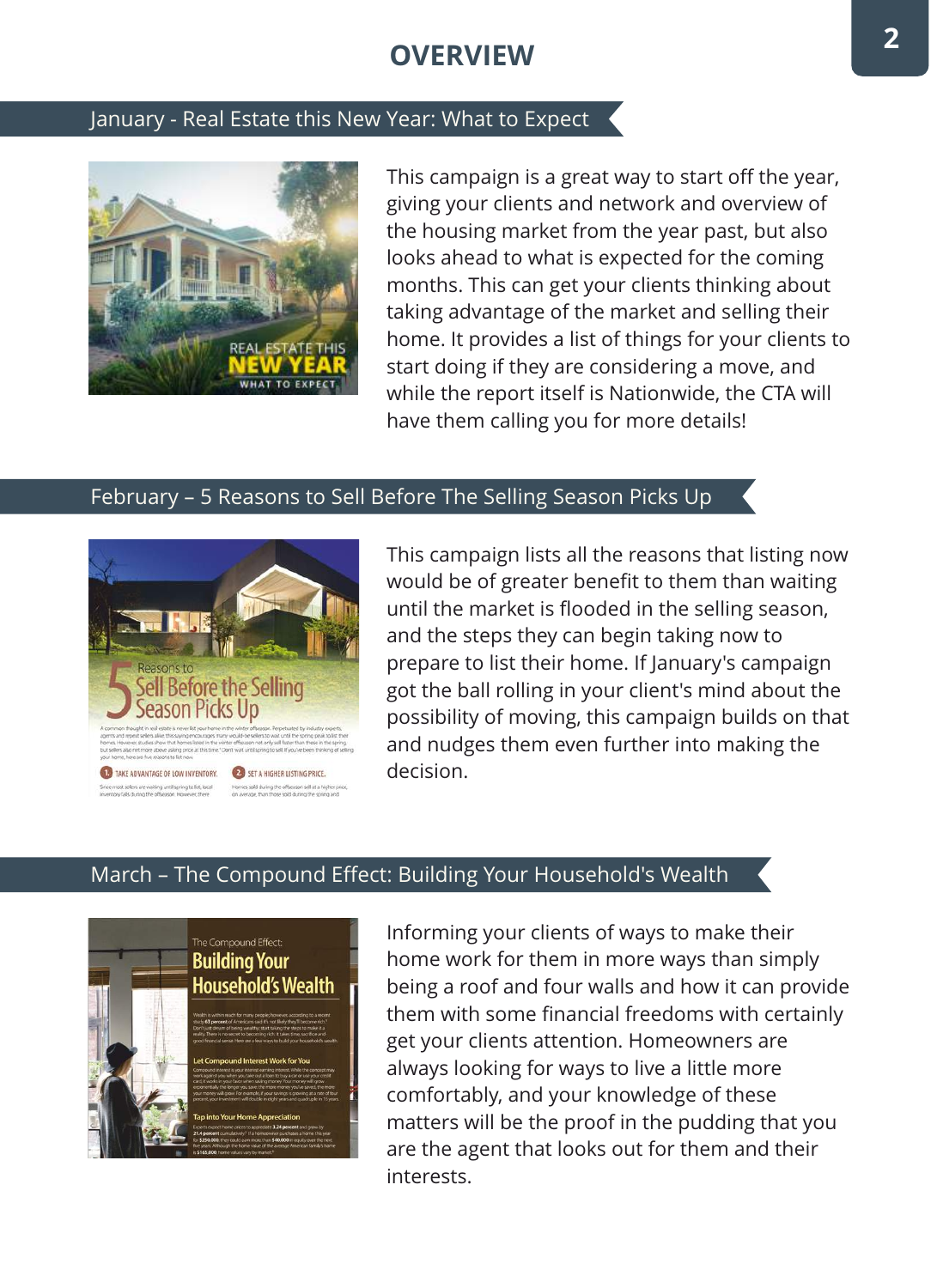#### April – Increase Your Home's Value Up To 28% With These 5 Tips



All Homeowners considering selling their home want to know one thing: How much can we get for our home? This campaign will outline for them how they can boost the curb appeal of their home and in doing so, can increase its value and make it all the more appealing to sellers. The devil is in the details, as the old adage says, and a home's curb appeal is the perfect example!

#### May – Top 5 Home Design Trends this Summer



We often talk about doing the RIGHT things to build your business, and this same idea can be put towards the client also in doing the RIGHT things to increase the sales value of their home. A report from Google proves there is a high correlation of those looking to move with their searches of home decor and design, and what they will fill their new home with. With this campaign, not only will the client see that putting some money into making their home look nice is valuable, but they will have direction in where to spend their money to get the most out of their renovations.

#### June – What Is Your Home Buying Power?



As your clients begin to consider buying another home, they are going to wonder what they can afford. This campaign educates your clients on the market and the importance of pre-qualifying before searching for a home, as the price they think they can afford may not be what they actually can! If they don't know what they can spend, you certainly won't know, so go into the selling season educated and ready!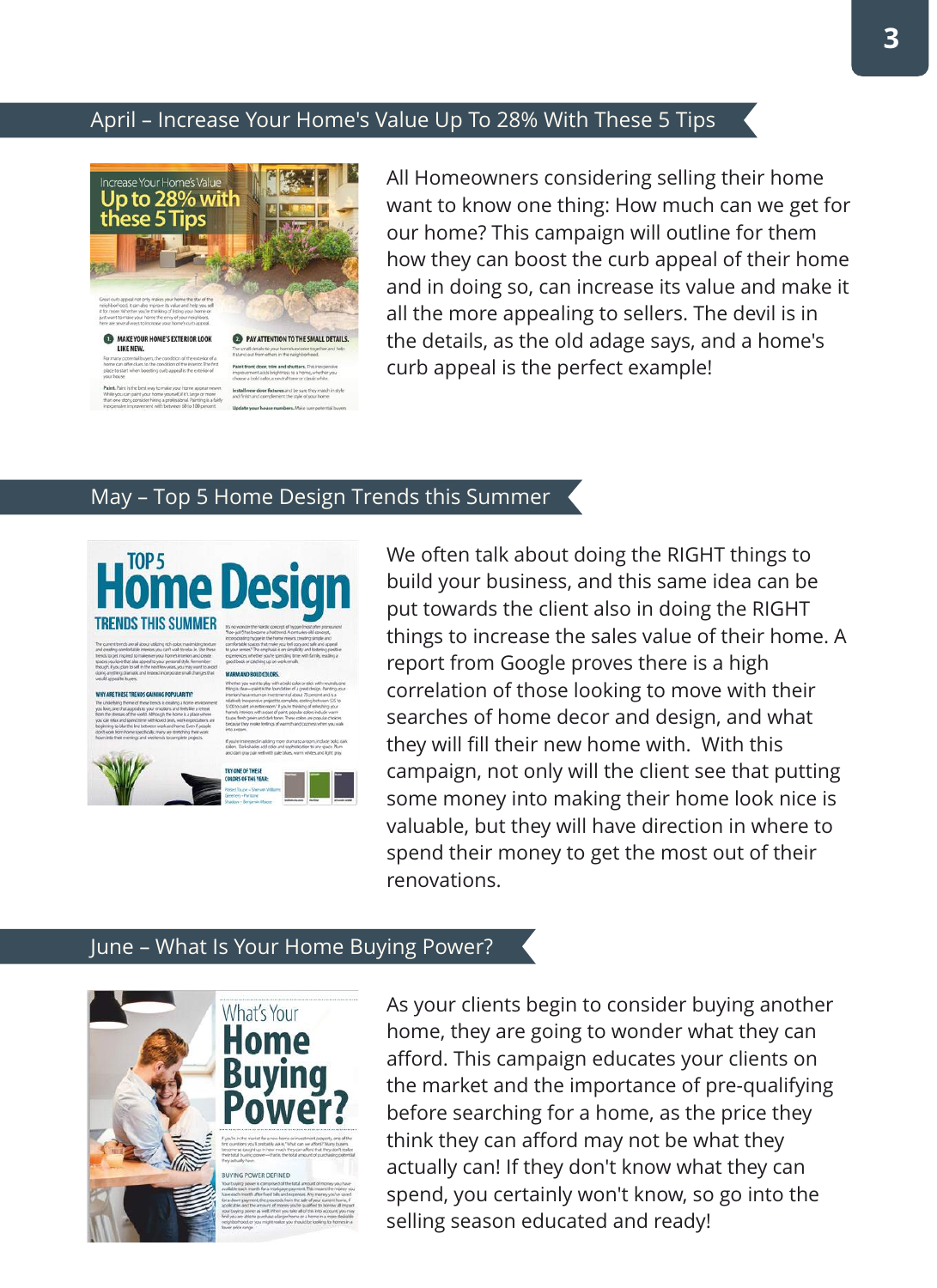#### July – The Real Home Value Calculator



Understanding a home's true value is more than pictures, software assessments, and price-persquare foot, because a home's assessed value and its market value don't always match. This campaign acts as a worksheet for your clients to take a closer look at their home and its features, taking note of what makes it valuable and educating them, giving them high value information and for you, the context for conversation when you follow up.

#### August – Top 12 Apps For Homeowners and Renters



Let's face it, people are attached to their smart phones and tablets, always in search of ways to get organized, find things, and in general, make their lives easier. The average person checks their phone over 50 times a day, and most people own more than one device! There are a surprising amount of apps out there for homeowners and renters and this campaign provides a detailed list, allowing you to be the one that helps make their lives easier.

#### September – Consumer's Guide To Hiring An Amazing Real Estate Agent



**AMAZING AGENT** 1. A Pricing Specialist: For buyers, amazing agents know how to boost your spending po strong offer, ensuring you get the home you want within your desired budget. For sellers, market exper<br>know how to price homes optimally for the market to maximize your selling price and minimize days or

Finding a real estate agent is no easy task, and this campaign will give them the information they need to choose a realtor that will suit their needs. It lists the qualities of a great realtor and questions they should be asking an agent they are considering to work with them. This brings them a sense of security, knowing that the agent they choose will be working hard to sell their home. Don't forget to be prepared with answers when they contact you!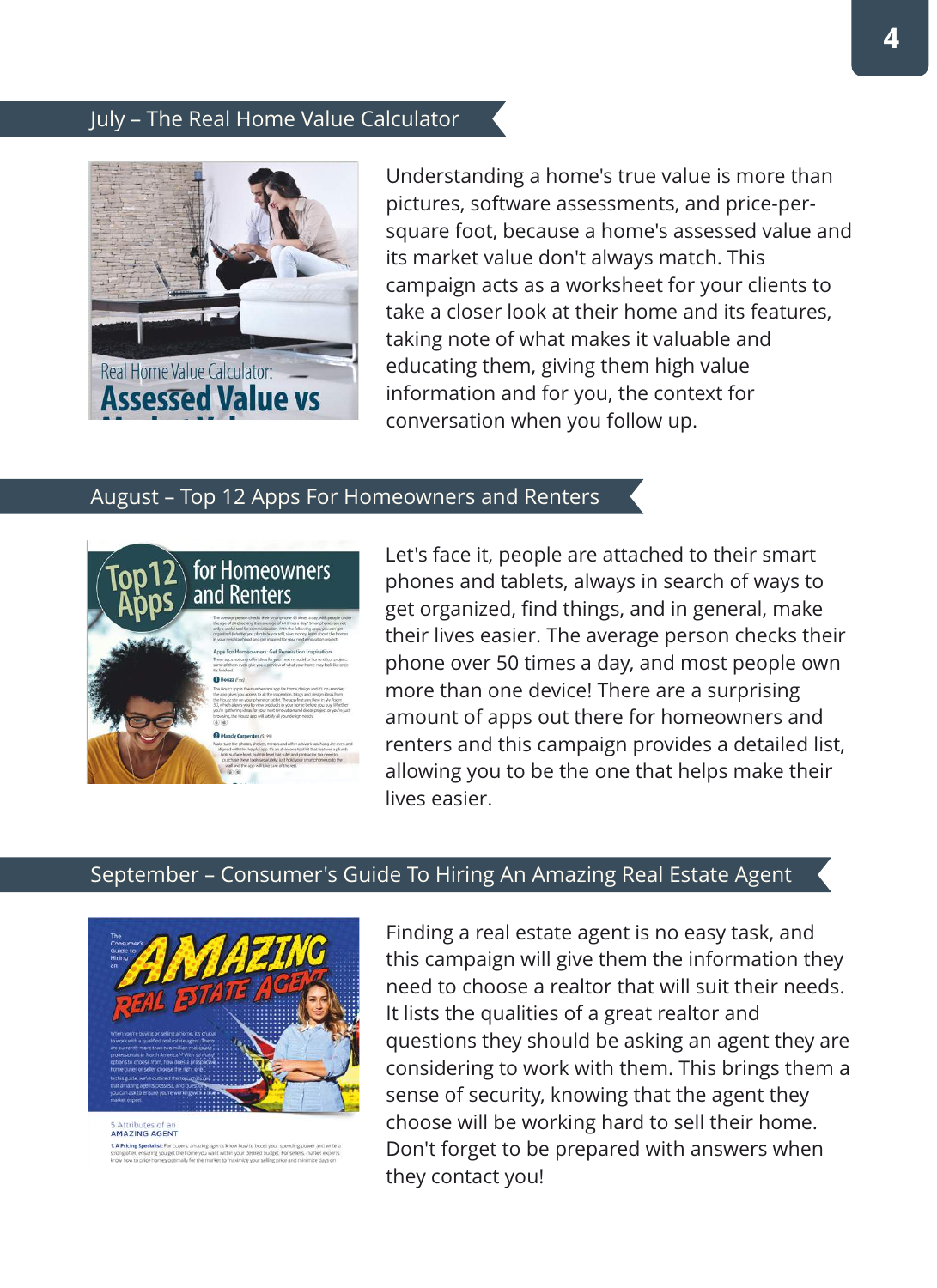#### October – Why Real Estate Investing Makes (Dollars and) Sense



This month's campaign seeks to act as a primer, an educator for clients about investing in Real Estate, getting them to consider the purchase of a second home as an investment property. Many buyers and sellers don't realize that real estate agents are knowledgeable about this type of investing, so they don't think to ask. This is the campaign that will help them connect the dots and get them considering another home purchase!

#### November – Top Tips For a Safer Holiday Home



The holiday season is fast approaching, and despite the belief that people don't sell their homes in the Holiday season, it can be one of the most productive months of your year! People who are thinking about selling their home in the new year are already thinking about it now, so take actions now to ensure that you are in front of them when they decide to list.

#### December – 8 Scams To Watch Out For This Holiday Season



This is the time of year when many people find themselves caught by scams and identity theft, and this campaign will help your clients avoid the pitfalls and help build that trust between them and you. Scams can affect clients and their spending deeply, impacting their debt ratio and credit rating, and can take up to a year before the damage is repaired. This means they will not be able to afford the more major purchases like homes or cars, and so once again, this campaign will help build that trust, showing them how you look out for their interests.